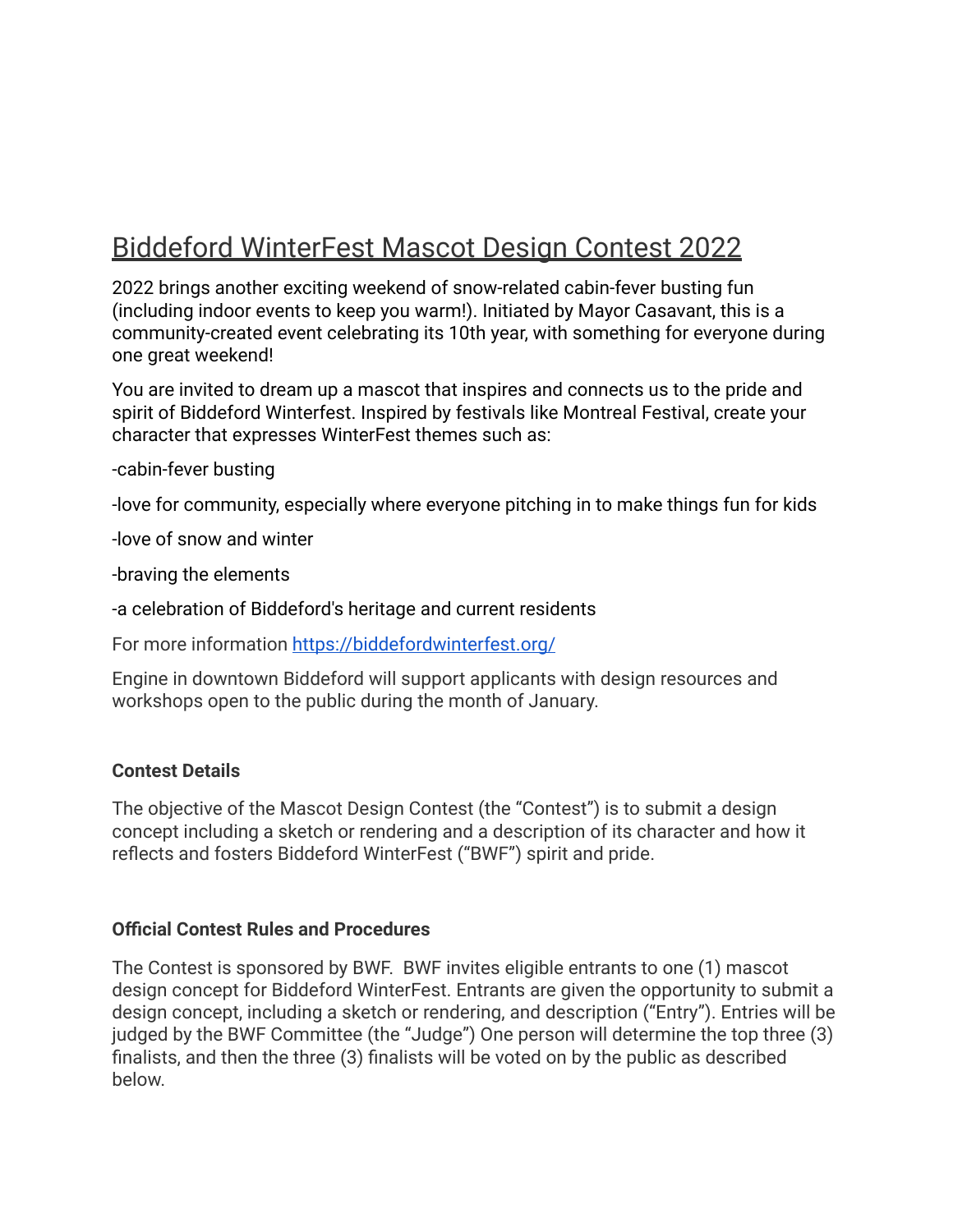## **1. Eligibility**

The Contest is open only to youth - Entrants younger than 18 also need parent/guardian consent).

## **2. Submission Guidelines**

- Design concept and written description can be submitted at URL
- Submissions are due no later than January 28th, 2021, 11:59PM Eastern Standard Time (EST).
- Entries must follow the Visual Design Concept, Written Description and additional requirements, as shown below.
- Entrants may submit one (1) submission.
- Each Entry should include the following:
	- Visual Design Concept in the form of a graphic, sketch or rendering; and
	- Written description of the Visual Design Concept's value to inspires and foster BWF's spirit and pride.

## **3. Visual Design Concept**

- Graphic, sketch or rendering submitted in any of the following formats: PDF, GIF, PNG or Jpeg up to 5MB.
- Mascot design concept should include the full character; the Visual Design Concept should not be cut off or out of frame.
- Mascot design concept should have the ability to maintain its legibility when being manipulated to fit very large (billboard) and very small (business cards) spaces.

## **4. Written Description**

A short (200 words or less) explanation of the mascot's story; the mascot's purpose and/or values, how the mascot inspires and fosters Biddeford spirit and pride, and why the concept should be chosen to represent the WinterFest.

## **5. Additional Requirements**

- Entrants may NOT post their submissions on public sharing platforms, such as, DeviantArt, Tumblr, Facebook, Instagram, etc., until an official winner has been announced. Violators will be disqualified from the Contest.
- All entrants must submit original creative work.
- Modifying, enhancing or altering a third party's preexisting work does not qualify as the entrant's original creation, and will result in disqualification.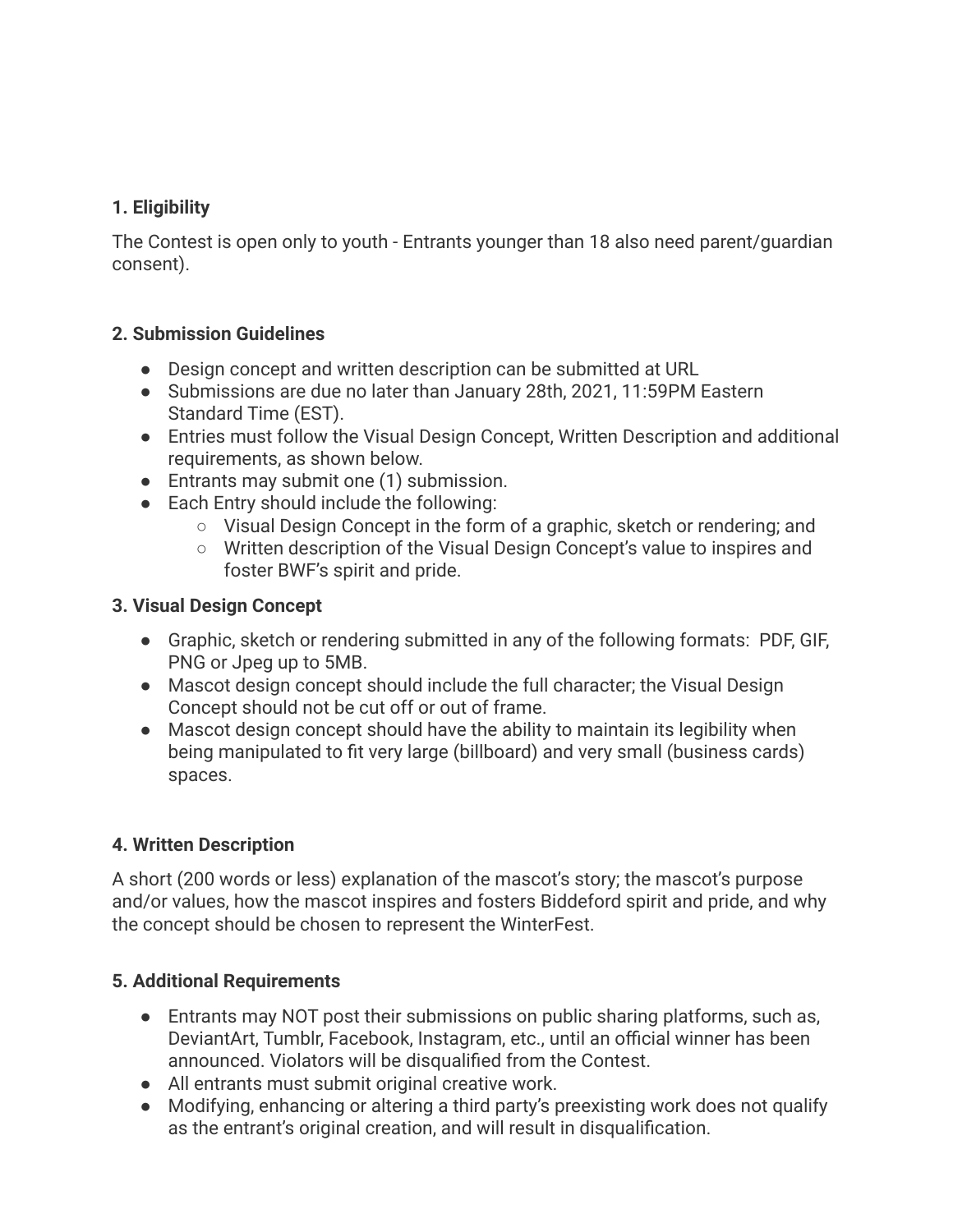- Submissions may not include existing brand names, logos or trademarks.
- Submissions must not include likeness of celebrities or other public figures.

## **6. Judge**

- The Judge will judge eligible submissions, and the Judge may be assisted by a fact-finding committee.
- The Judge will select the top three (3) submissions.
- The Judge is entitled to review each entrant's Contest eligibility. If an entrant is disqualified from the Contest in accordance with these rules or if an entrant has made any false statements in the submission, then the Judge has the right to cancel the entrant's participation at any stage of the Contest.

# **7. Contest Schedule**

The Contest begins on Friday December 10th, 2021 and submissions can be entered through January 28th, 2022.

Round  $1$  – The Judge selects the top three (3) submissions. The top three finalists will be notified and announced on February 1, 2022.

Round 2 – The public will be able to vote for their favorite Entry during WinterFest.

BWF will announce the winner on Monday February 7th, 2022.

## **8. Contest Prize**

Winning entries will be eligible for following prizes:

- First Prize: \$250
- Second Prize: \$125
- Third Prize: \$75

## **9. General Rules**

By entering this Contest, each entrant ("I"), as well as the entrant's parent(s) and/or guardian(s) if the entrant is under the age of eighteen (18), agrees to the following:

- I read the Rules and shall fully comply.
- I wish to submit my Entry for the Contest.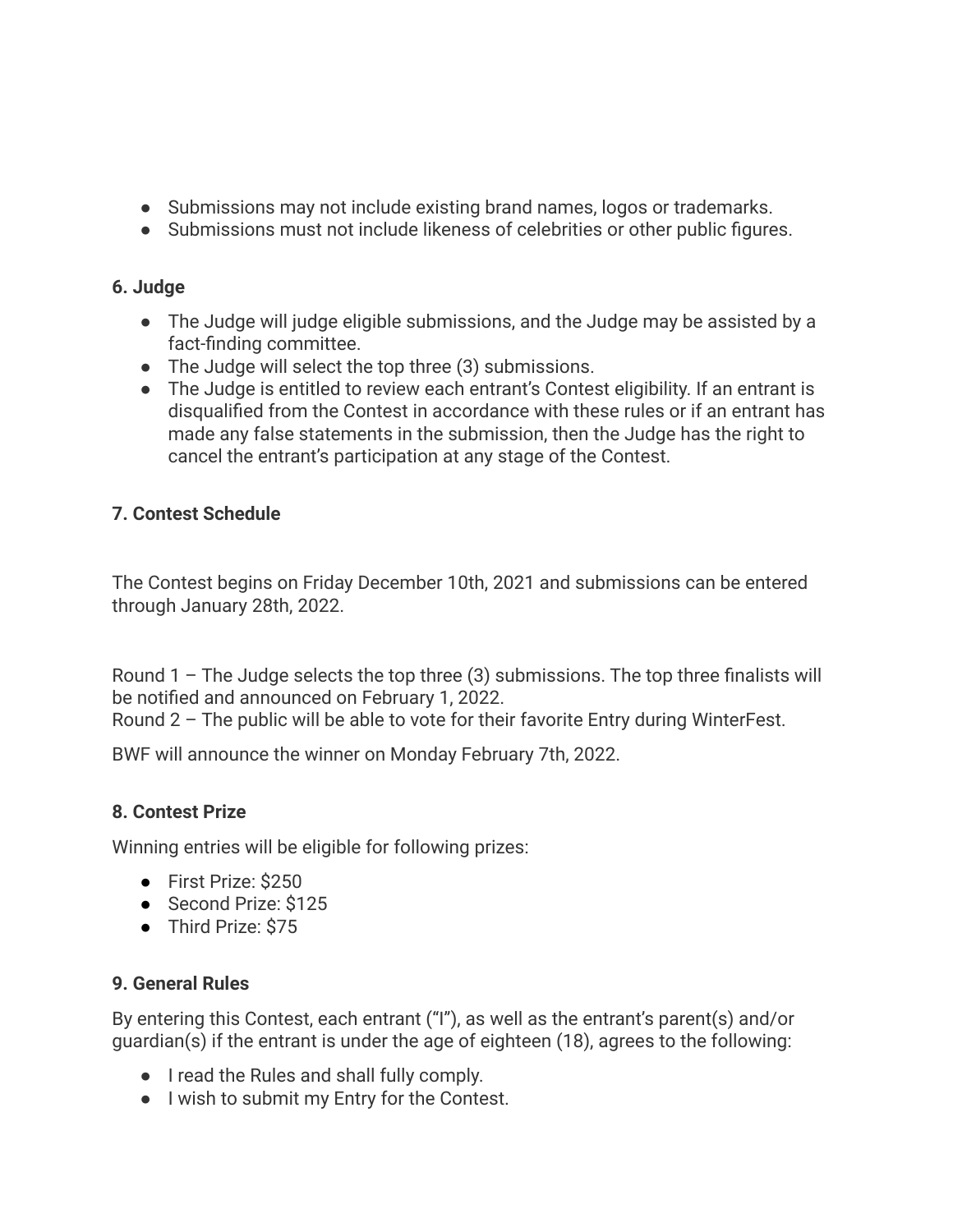- My Entry fully complies with the Rules and meets the requirements and guidelines stated in the Rules.
- I am the sole creator and author of my Entry.
- My Entry is a completely original work of my own and has not been copied, modified, or derived from any other source.
- My Entry is not obscene or libelous and is not a knowing violation of the rights of others.
- My Entry does not violate or infringe upon the rights of any third party, including but not limited to rights of publicity and/or intellectual property rights such as trademarks and/or copyrights.
- If my Entry is selected as the winning Entry (for the applicable BWF school), then I hereby assign and transfer all of my right, title, and interest in and to the Entry to BWF, including but not limited to any and all accrued causes of action and goodwill therein (the "Assignment").
- I waive all moral rights and rights of attribution in and to the Entry.
- As the owner of the Entry, I understand and agree that BWF may use, publish,modify, change, or display my Entry in any way it sees fit and in any medium it chooses throughout the world.
- I understand and agree that, as the owner of the Entry, BWF may register my
- Entry for trademark, service mark, or copyright purposes, and/or transfer it to a third party.
- I agree to complete, sign, and execute any other documents reasonably requested by BWF in furtherance of the Contest, Rules, and/or Assignment at no cost to BWF.
- I grant BWF the irrevocable right to use my personal identifying information, including but not limited to my name, likeness, signature, persona, stage name, picture, sound, and/or photograph, throughout the world for promotional purposes in connection with the Assignment, Contest and my Entry, including but not limited to for advertising, promotion, merchandise, publications, books, pictures, photos, video recordings, audio recordings, digital images, statements, and/or any other form of media.
- I understand that I will not receive any money, payment, royalties, or compensation of any kind from BWF for my agreement to these Rules, the Assignment, my Entry, and/or for all the rights to the Entry unless my Entry is selected as the winning Entry as detailed herein. If my Entry is selected as the winning Entry, I understand that I will be eligible to receive the Contest prize listed above.
- I agree that being considered to win one of the Contest prizes is sufficient consideration for my compliance with the Rules, entering this Contest, the Assignment, and my agreement to all of the terms herein. If my Entry is selected as the winning Entry, then I agree that my receipt of the Contest prize is sufficient consideration for Assignment of my Entry to BWF and for my execution of